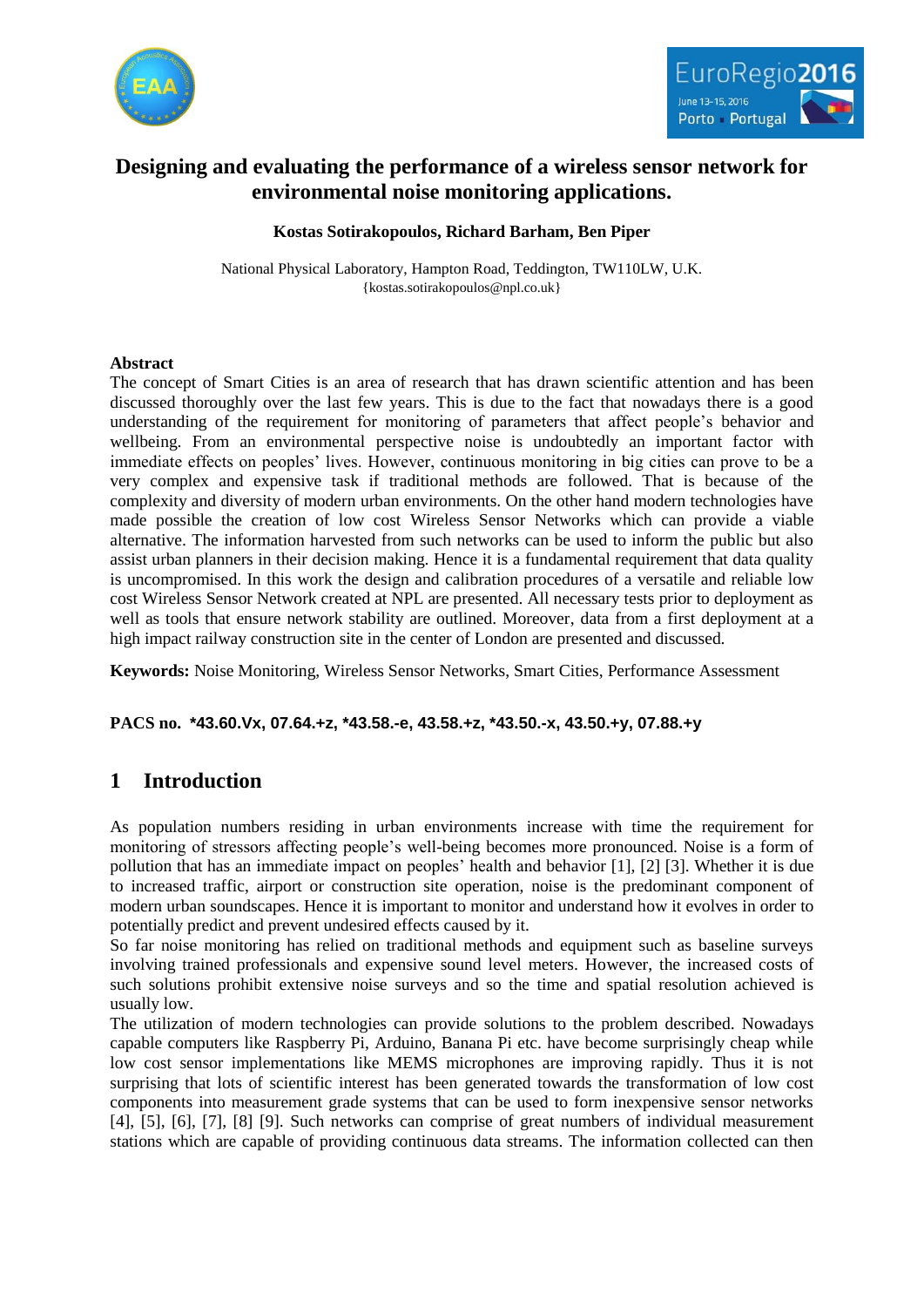

be used in various ways, from assisting city planners in decision making, to providing real time noise readings to the public. For this reason it is important that their operation is not compromised and so a great amount of effort has been channeled towards the integrity evaluation of the data gathered [10], [11], [12].

In this paper the design of a Raspberry Pi based noise monitoring network is presented. An overview of the complete system is given while particular focus is placed on the assessment of the processing units' performance. Finally a brief presentation is given of early data gathered by the first deployment of the network at a construction site in central London.

### **2 Network overview**

The aim of the overall design was the use of commercially available components which can be appropriately combined in order to produce a low cost yet powerful and physically resilient solution. The network should comprise of numerous compact, easily installed and calibrated measurement stations capable of sampling the soundscape with high frequency, process the collected samples to extract various acoustic parameters and transmit the resulting data to a remote server. On the server, the data should be further processed in order to produce information that could finally be presented to the end user of the network.

#### **2.1 Hardware**

A Raspberry Pi 2 Model B computer was selected as the basis of the data acquisition and processing units. The technical characteristics of the Raspberry Pi 2 Model B include a 900 MHz quad-core ARM Cortex-A7 CPU, 1 GB RAM, 4 USB ports, 1 Ethernet port and 40 GPIO pins which make it a very versatile board about the size of a credit card. The GPIO pins and Ethernet and USB ports as well as the abundance of available peripherals for Raspberry Pi computers provide easy connectivity using standard network cables, Wi-Fi USB antennas, USB 3G/4G dongles or even XBee/ZigBee modules. The above together with the low price of the board and the vibrant Raspberry Pi user community were particularly important factors for the selection of the embedded computer.

The microphone was based around a Cirrus Logic WM7132PE analogue silicon sensor which offers 65 dB signal to noise ratio, 93 dB dynamic range with acoustic overload at 126 dB (THD<10%) and low power consumption. The sensor was placed in a  $\frac{1}{4}$  enclosure specially designed at the National Physical Laboratory, U.K. using NPL's patented acoustic filter technology to produce a standard  $\frac{1}{4}$ " sized microphone meeting IEC 61672 class 1 frequency response specifications [13] between 100 Hz and 18 kHz. The dimensions of the package allow for calibration using standard calibrators with a  $\frac{1}{4}$ " adapter fitted.

For the sound-field sampling the Cirrus Logic element 14 audio interface was chosen. The specific audio interface is built around the WM5102 audio codec which is a low-power system designed for portable audio applications with good quality analogue to digital converters. The audio card can provide a microphone bias voltage level of 2.8 V which matches the 1.5 V - 3.7 V working range requirements of the microphone. It also provides Programmable Gain Amplifiers (PGA) for the line/mic input and achieves 95 dB of dynamic range when the PGAs are set to 0 dB gain. This is more than enough for any urban environmental noise application. Moreover it supports sampling rates up to 192 kHz. It is designed to plug firmly on to the Raspberry Pi's 40 pin extended GPIO connector forming a compact double deck board and it also provides a GPIO expansion header where additional modules like temperature sensors can be mounted. It comes with a customized Cirrus Logic Linux distribution that following appropriate configurations was used as the operating system of the processing units.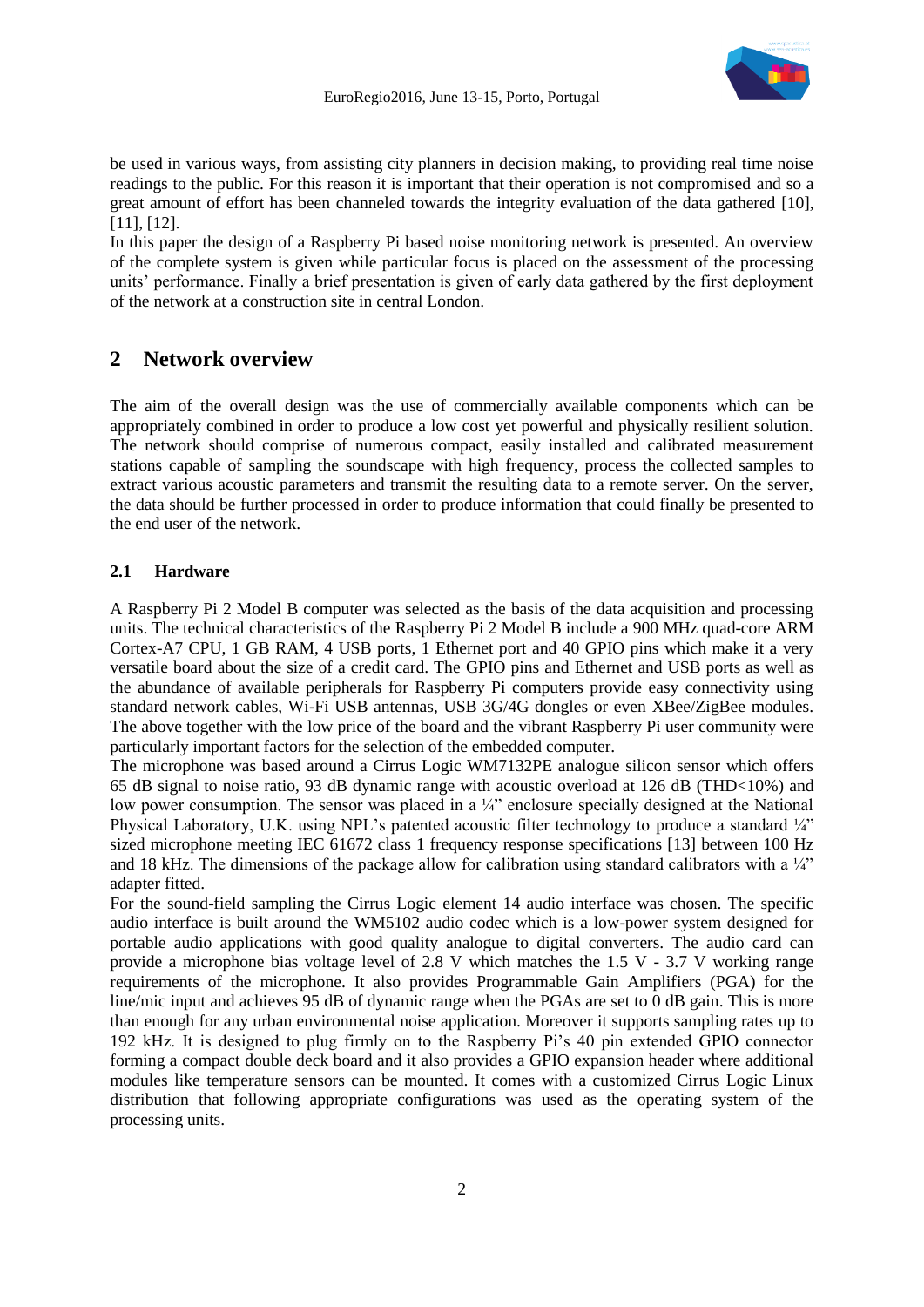

As mentioned there are a number of available options for data transmission solutions supported by Raspberry Pi computers and depending on the application one can choose whichever seems more suitable. For the described network mobile communication standards such as 3G and 4G were thought to be most appropriate since the system is intended mostly for urban applications where good network coverage is usually achieved. The selected module was a Huawei 3G USB dongle. All electronic components were fitted in a 13x13cm IP65 enclosure to form the water and dust proof, resilient measurement station presented in [Figure 1.](#page-2-0) IP65 compression glands were used to seal the power and microphone cable openings and bent aluminum tubes were used for mounting the microphone away from the unit in order to minimize undesired effects on its response. The overall manufacturing cost of each measurement unit was less than £200 as of April 2016.



Figure 1: NPL's Raspberry Pi based wireless sensor network's measurement station.

#### <span id="page-2-0"></span>**2.2 Software**

The measurement application running on each measurement station was programmed in Python and consists of three main processes: the recorder, processor and transmitter. The recorder continuously collects 200 ms long audio buffers through the audio interface at a sampling frequency of 44.1 kHz. The processor passes the collected buffers through an A-weighting filter and subsequently a series of 1/3 octave band filters and extracts broadband and 1/3 octave A-weighted Leq levels. Then the transmitter compresses the processors outputs and transmits them to the server. The result is a continuous stream of one broadband and twenty six 1/3 octave band (40 Hz-12.5 kHz), A-weighted Leq measurements every 1/5 of a second. All three processes operate separately but communicate internally to make sure that the algorithm functions as expected. If the internet connection is dropped the computed levels are stored in text files on the SD card of the Raspberry Pi from where they can be accessed remotely via SSH once the connection is restored. This guarantees that no measurements are lost unless of course the SD card reaches its maximum capacity before the internet connection is restored. Nevertheless a 16 GB SD card requires several months of continuous data storage to reach its maximum capacity.

From the server's side the incoming data are handled by a PHP API and stored into the main table of a PostgreSQL database. A number of PHP algorithms running on the server pick up the high resolution data from the main table and compute broadband and 1/3 octave 1 second, minute, hour and day averages as well as 1 minute  $L_{min}$ ,  $L_{max}$ ,  $L_{10}$ ,  $L_{50}$  and  $L_{90}$  statistical levels. The outputs are stored in separate tables on the same database. This way the network provides a complete measurement solution for all common acoustical parameters used in environmental noise monitoring surveys. The aggregation intervals can be easily adjusted to serve the purposes of any application.

Finally the user can view the live data stream together with a map of the measurement stations' locations through a fully responsive web interface. Among other functionalities the web interface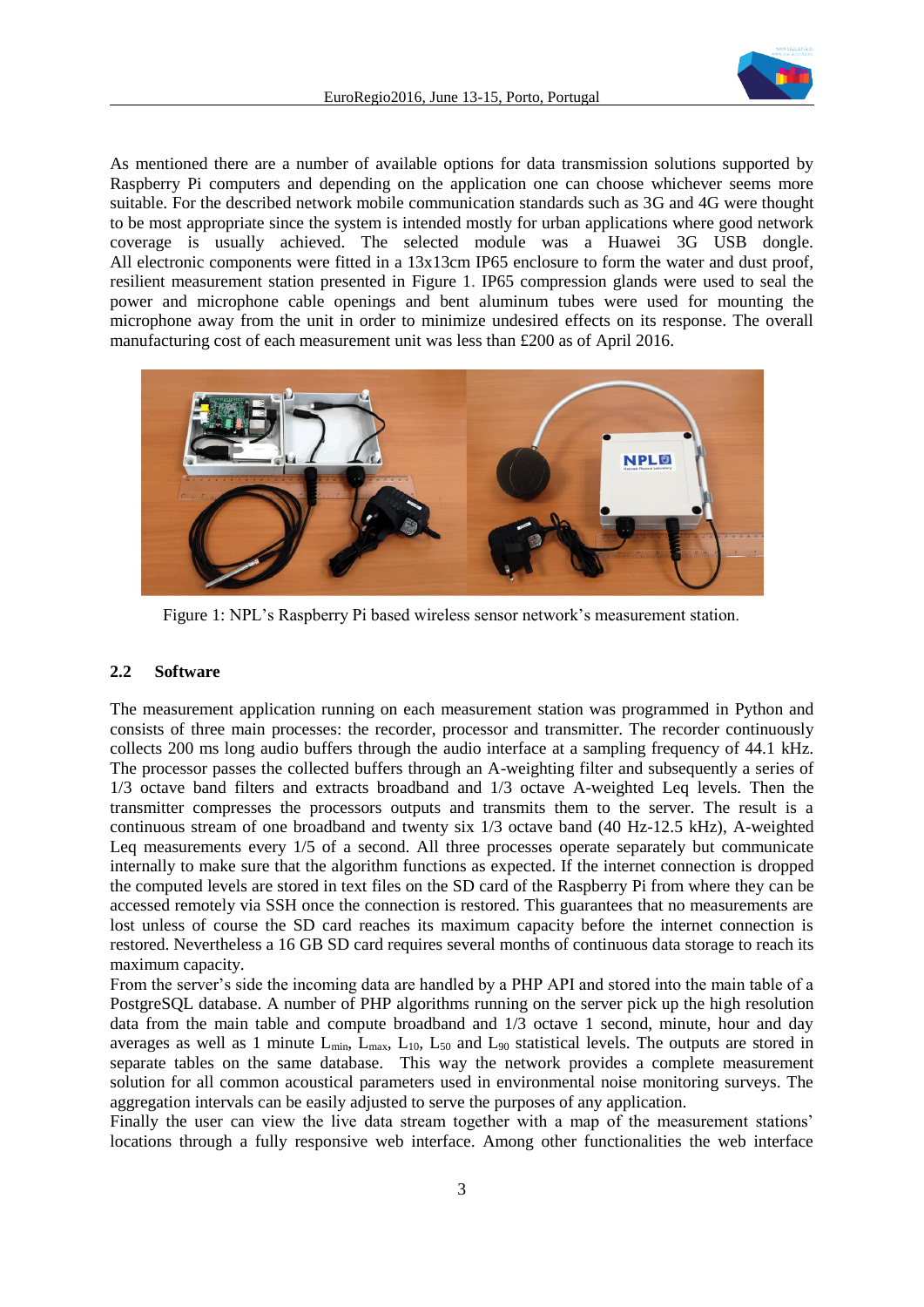

provides accessing, plotting and downloading capabilities for all stored data as well as visualizations of useful statistical measures about the network's activity.

### **3 Performance assessment**

The final units were subject to thorough testing in order to benchmark the measurement grid's performance. Both hardware and software were assessed and the results are presented in the following paragraphs. It should be mentioned once again that for this paper focus is placed on the processing units' and algorithms' performance assessment rather than the microphone's which is the subject of a different study.

#### **3.1 Processing time**

High temporal resolution is of great importance in acoustic measurements. Fast integration periods are commonly used to capture sudden sound events which can otherwise appear to be much longer in time and lower in amplitude giving false impression about the nature of the sound field. Hence one of the main goals when designing the measurement application was the creation of an algorithm that can produce real time measurements at fractions of a second. This was achieved by using parallel processes for the various tasks which were easily handled by the four cores of the Raspberry Pi. The upper limit in the number of measurements per second would be set by the processing time required for each buffer. Of course the smaller the buffer the lower the processing time however there is a lower limit to this posed by the processing power of the unit, the architecture of the algorithm and the programming language used. For the described system a comfortable 200 ms integration time was selected resulting in 5 broadband and 1/3 octave band measurements per second.

In order to assess the performance of the processor two time measurement points were selected in the algorithm; right after the buffer capture and right after the processor's output. The difference in time would characterize its performance. The results for 200 ms long buffers over 4.5 consecutive days of operation are presented [Figure 2.](#page-3-0)



<span id="page-3-0"></span>Figure 2: Processing time for 5 broadband and 1/3 octave frequency band measurements per second.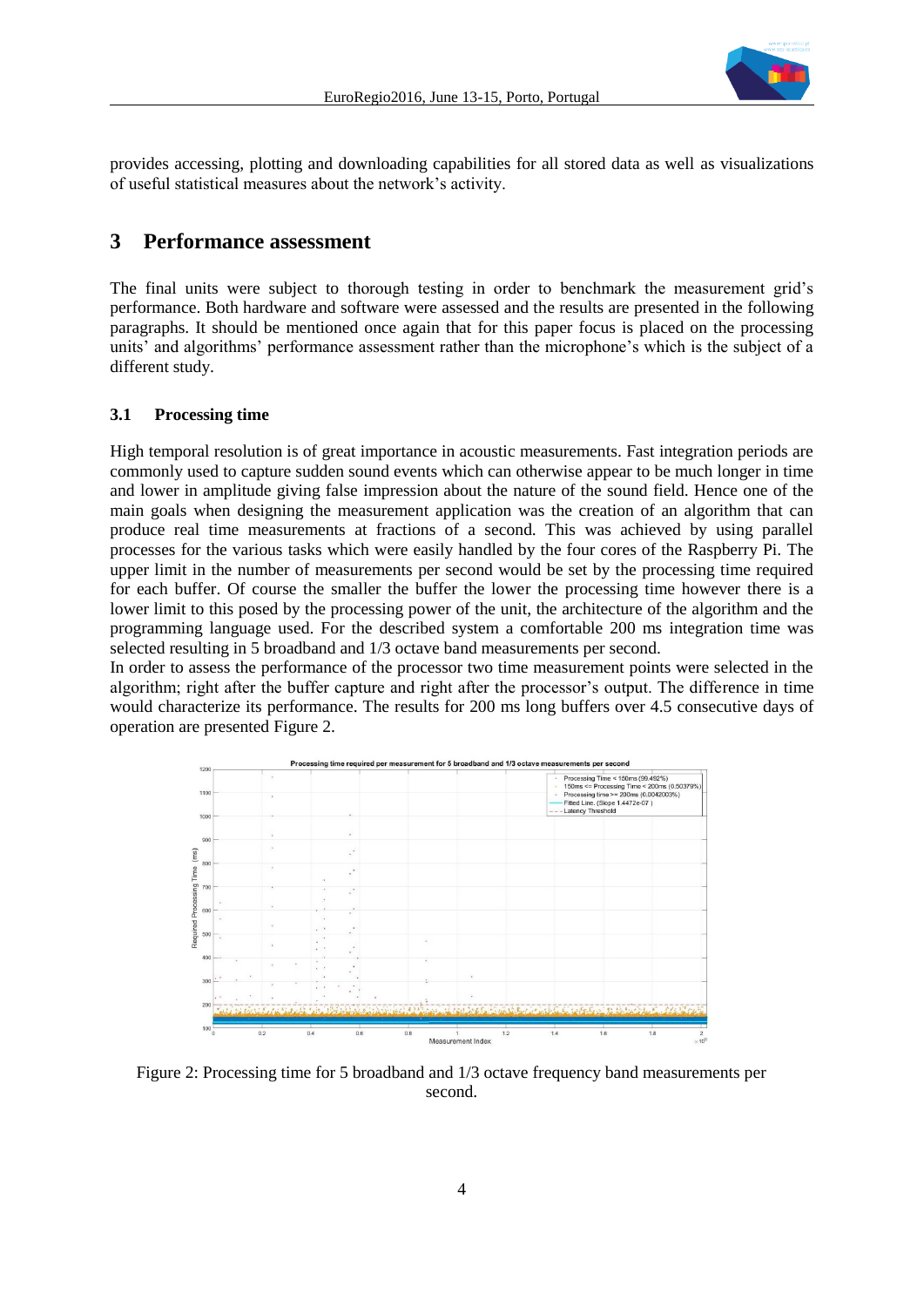

The processing time threshold was set at 200 ms which equals the time require to capture one buffer. The recorded times were divided in three categories: Lower than 150 ms, between 150 ms and 200 ms and above the 200 ms threshold. Any value above 200 ms introduces a delay in the processing of the next buffer which in turns introduces a delay in the following one and so on. If this happened continuously it would result in an asynchronous process. However as seen in the graph 99.5% of the recorded times were below 150 ms, about 0.5% was between 150 ms and 200 ms while only 0.0045% were over 200 ms. A closer inspection would reveal that those very few processing cycles exceeding the threshold would only introduce delays for the following 12 cycles at max. That means that the process would catch up with real time within two to three seconds. Also the fitted line presents a slope of  $1.37e^{-07}$  with an offset of 126.6 ms indicating that there is no upwards trend in the data and thus guaranteeing that the process operates comfortably at real time.

#### **3.2 A-weighting and third octave digital filters implementation**

The main function of the Processor is the A-weighting and third octave band filtering. The filtering takes place in the time domain using digital filter implementations whose response is inseparable from the sampling frequency. At the same time the sampling frequency is closely related to the processing time required for each buffer. The lower it is the faster buffers can be processed and higher temporal resolution can be achieved. However there is a limit to how low sampling frequencies should be used in order for the system to operate within the Class 1 thresholds set by IEC 61672.

Before deciding on the sampling frequency the behavior of the implemented digital filters had to be investigated. To do so three sampling frequencies were selected at 44.1 kHz, 48 kHz and 192 kHz. A signal generator was used to supply the measurement units with single tone signals and the extracted data were compared to the theoretical A-weighting values. The results are presented in [Figure 3.](#page-4-0)



<span id="page-4-0"></span>Figure 3.1: Theoretical and implemented A-Weighting filters for sampling frequencies at 44.1 kHz, 48 kHz and 192 kHz.

Figure 3.2: Deviations of implemented A-weighting filters from IEC 61672 Performance Class 1 thresholds.

As seen the higher the sampling frequency is the closer the filter's response gets to the theoretical values, however, all of them result in responses compliant with the Class 1 performance thresholds set by IEC 61672. Following the above results a 44.1 kHz sampling rate was decided for the data capture and processing and a comparison between Z and A-weighted levels was performed using broadband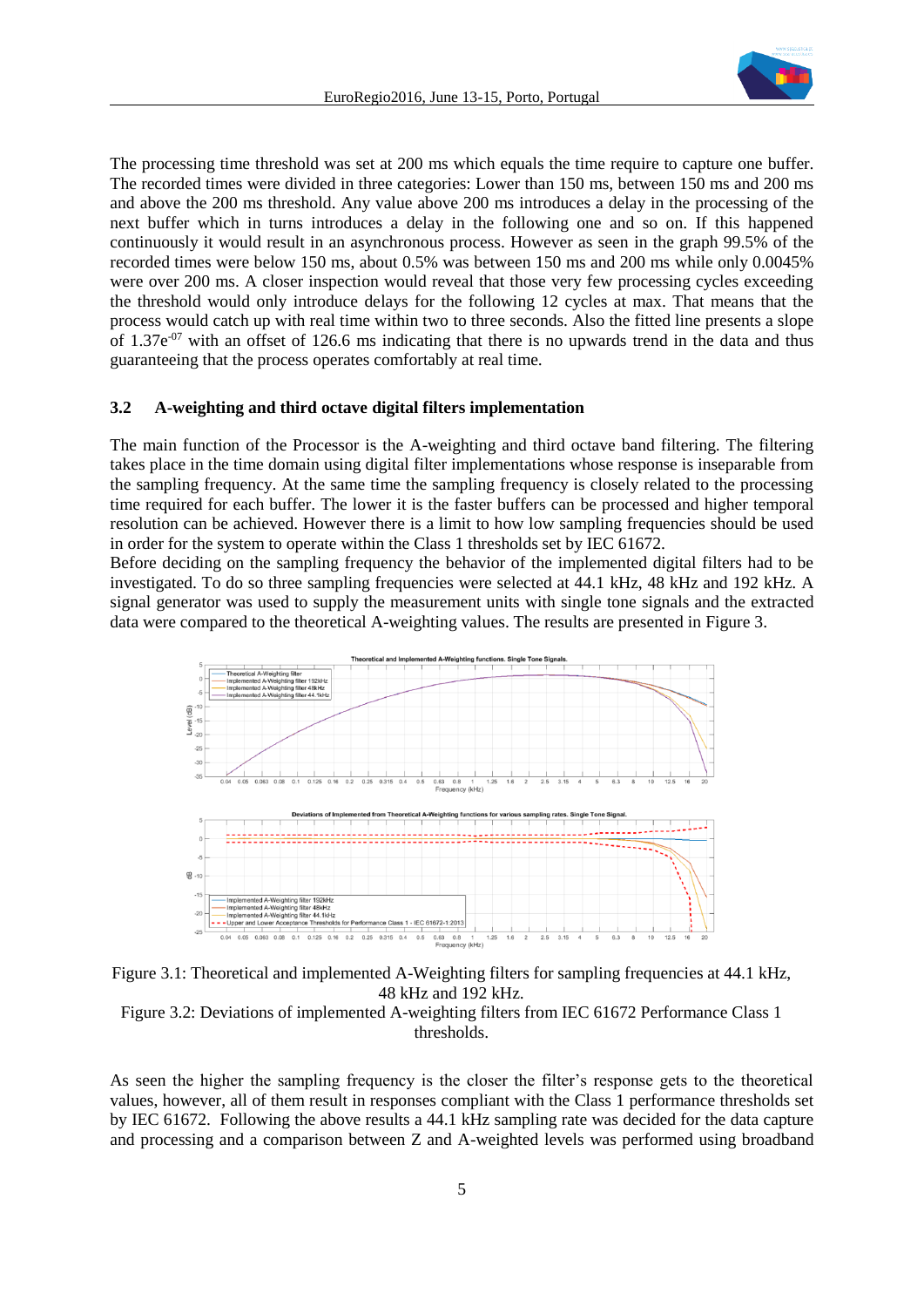

white noise this time in order to add the third octave band filters' response to the test. This is depicted in [Figure 4.](#page-5-0)



<span id="page-5-0"></span>Figure 4.1: Comparison between measured Z and A-weighted levels for broadband white noise input signal. Figure 4.2: Deviations of Implemented A-weighting filter from IEC 61672 Performance Class 1 thresholds.

#### **3.3 Linearity, gain selection and dynamic range**

Linearity is of upmost importance when it comes to measurement instrumentation. In many cases though low cost components do not behave linearly for various reasons. This is particularly true for analogue to digital converters found in cheap audio interfaces. For this reason it was absolutely necessary to test the measurement unit's behavior in order to gain trust for the output data. At the same time the linearity tests were a good opportunity to investigate the effect of the PGAs on the dynamic range and decide on the most appropriate settings.

A signal generator was used to generate a 1 kHz tone which was then passed through an attenuator before reaching the unit's input. The generator's output voltage and attenuator's reduction level were matched to the sensitivity of the microphone in a way that they would allow for sufficient signal attenuation and amplification so that the whole dynamic range of the audio interface could be covered. Then a series of linearity tests were run using steps of 2 dB for 0 dB, +10 dB, +16 dB, +22 dB and +30 dB PGA gain values. Finally the effect of introducing a pre-amplification stage to the input signal chain was also examined with the PGA gain levels set at 0 dB and +10 dB. The results are shown in [Figure 5.](#page-6-0)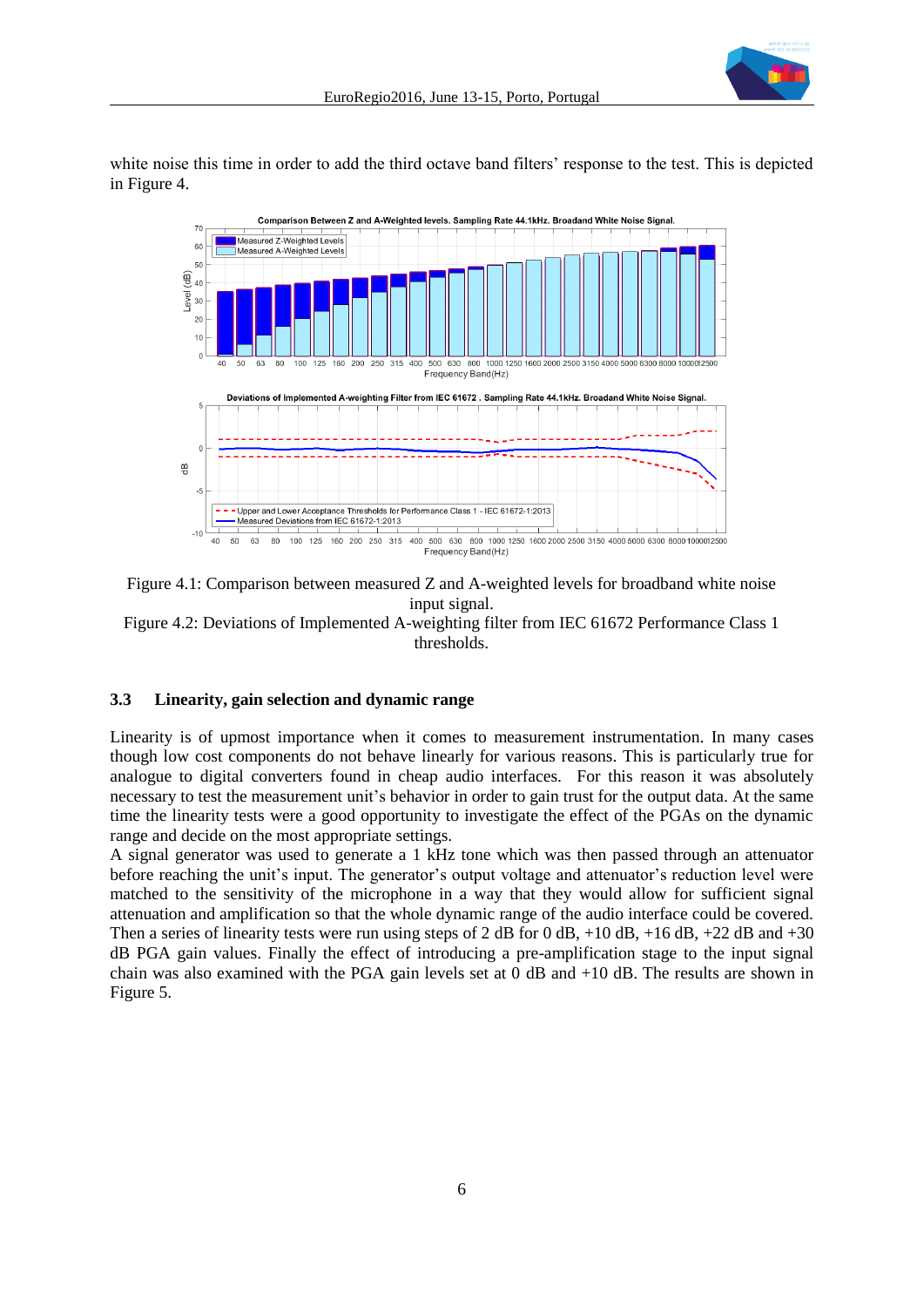



<span id="page-6-0"></span>Figure 5.1: Linearity and dynamic range measurements for 0 dB,  $+10$  dB,  $+16$  dB,  $+22$  dB and  $+30$ dB PGA gain levels.

Figure 5.2: Linearity and dynamic range measurements for  $+10$  dB PGA gain with  $+12$  dB input signal amplification and 0 dB gain with +20 dB input signal amplification.

In the presented graphs it is clear that the system behaves linearly. It is also seen that increasing the PGA gain introduces a trade-off between the lower and upper end of the dynamic range. The lower the PGA gain the higher the maximum dB SPL levels that can be achieved. However low gain values result in increased dB SPL noise floor levels. On the other hand, high PGA gains result in lower dB SPL noise floors but also decreased maximum levels squashing the dynamic range. This makes clear that when no external signal amplification is used the PGA gain levels must be carefully selected so that the system behaves linearly over the desired dB SPL range. However introducing an external amplification stage, as presented in [Figure 5.](#page-6-0)2, matches better the microphone's output and the audio interface's input voltage ranges and hence makes possible the use of low PGA gain levels achieving both low noise floor and high maximum dB SPL levels.

From the above it is concluded that when no external amplification is used the PGA gain should be set between +16 dB and +22 dB in order for the system to measure linearly from 45 dB SPL to 120 dB SPL. This 75 dB of linear dynamic range is considered sufficient for monitoring noisy environments like construction sites. When monitoring quiet environments, like residential areas, a +20 dB external amplification can achieve an 85 dB of linear dynamic range from 35 dB SPL to 120 dB SPL.

#### **3.4 Temperature and humidity impact measurements**

Any permanently installed environmental monitoring system is certain to be exposed to varying weather conditions that can have negative impacts on its normal functioning. As a result it is important to assess how such systems behave under extreme environmental conditions prior to deployment. In order to evaluate the performance of the described noise monitoring units a lab based test was performed using NPL's temperature and humidity chamber. A signal generator was used to supply a constant level signal to a measurement station placed inside the chamber while the temperature and humidity settings were varied. Each set of measurements was taken after the environmental conditions inside the chamber had stabilized for more than three hours. [Table 1](#page-7-0) summarizes the results which show that even extreme conditions such as  $40.4 \text{ C}^0$  and 90% humidity had no significant impact on the operation of the unit.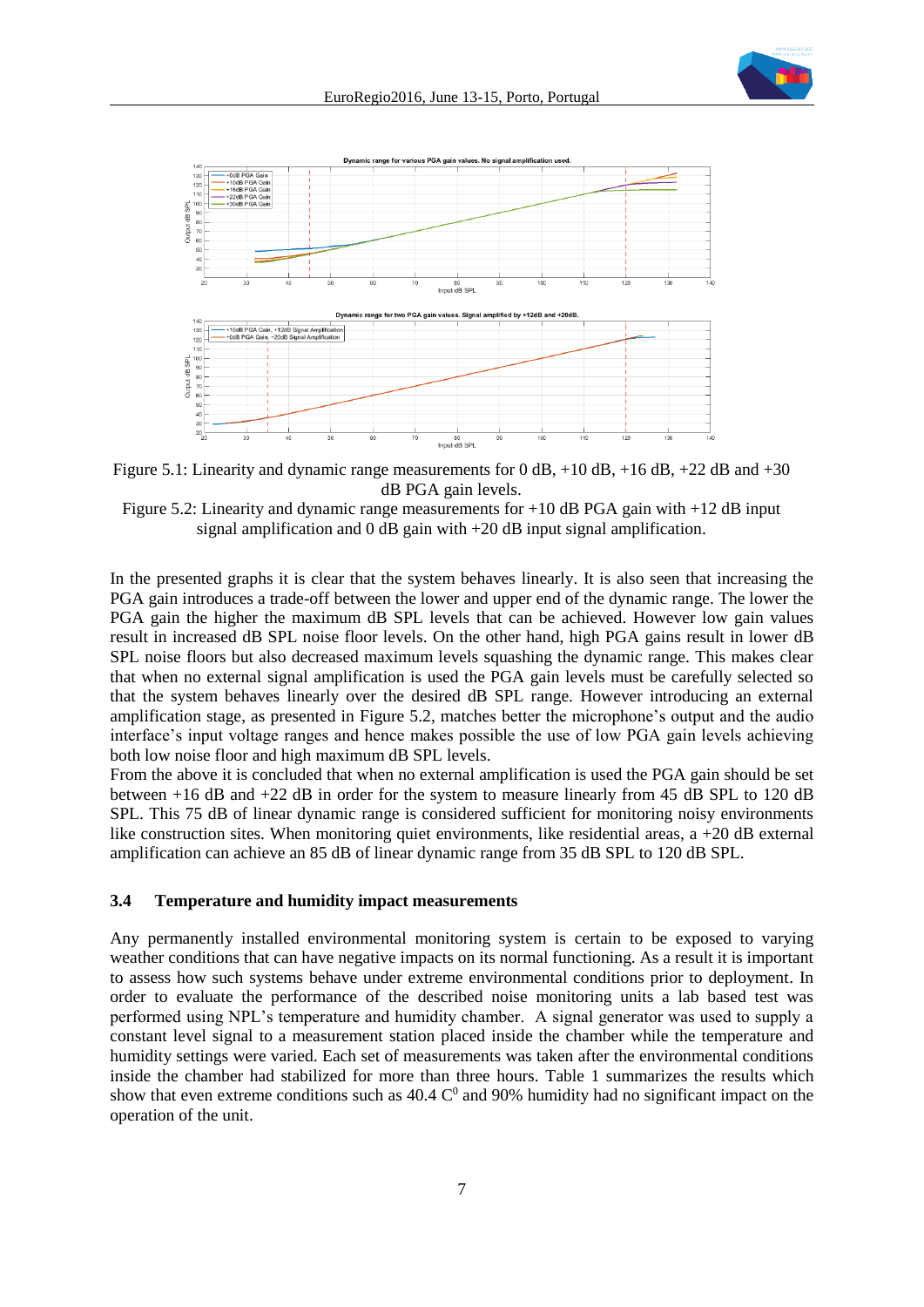

<span id="page-7-0"></span>

| <b>Temperature</b> $(C^0)$ | Humidity $(\% )$ | <b>Measured Level (dB)</b> |
|----------------------------|------------------|----------------------------|
|                            |                  | 72.40                      |
| 57                         |                  | 72.38                      |
| 21.4                       |                  | 72.37                      |
| 40 4                       | 90               |                            |

Table 1: Varying temperature and humidity level dependencies.

# **4 Early data from first network deployment**

The first deployment of the described noise monitoring network took place at a high impact railway construction site in London. Being in the center of the city at an area that is under heavy redevelopment the site is surrounded by a number of other construction sites and is nearby several sensitive locations. This deployment was intended to monitor the noise generated by the construction works and develop algorithms for noise source separation aiming to identify the contribution of the specific site to the noise levels existing in the area. For this purpose 17 monitoring stations were installed in key locations.

At the time of writing the network is still in the process of initialization. Due to the size and amount of processes taking place on site not all units were possible to initialize simultaneously. After two days from installation 5 stations have started transmitting data allowing for a very limited data analysis but a good demonstration of the capabilities of the web interface. [Figure 6](#page-7-1) presents a screenshot of the interface's Charts tab.



<span id="page-7-1"></span>Figure 6: Screenshot of the web interface's Chart tab presenting data collected from the railway construction site over the first two days.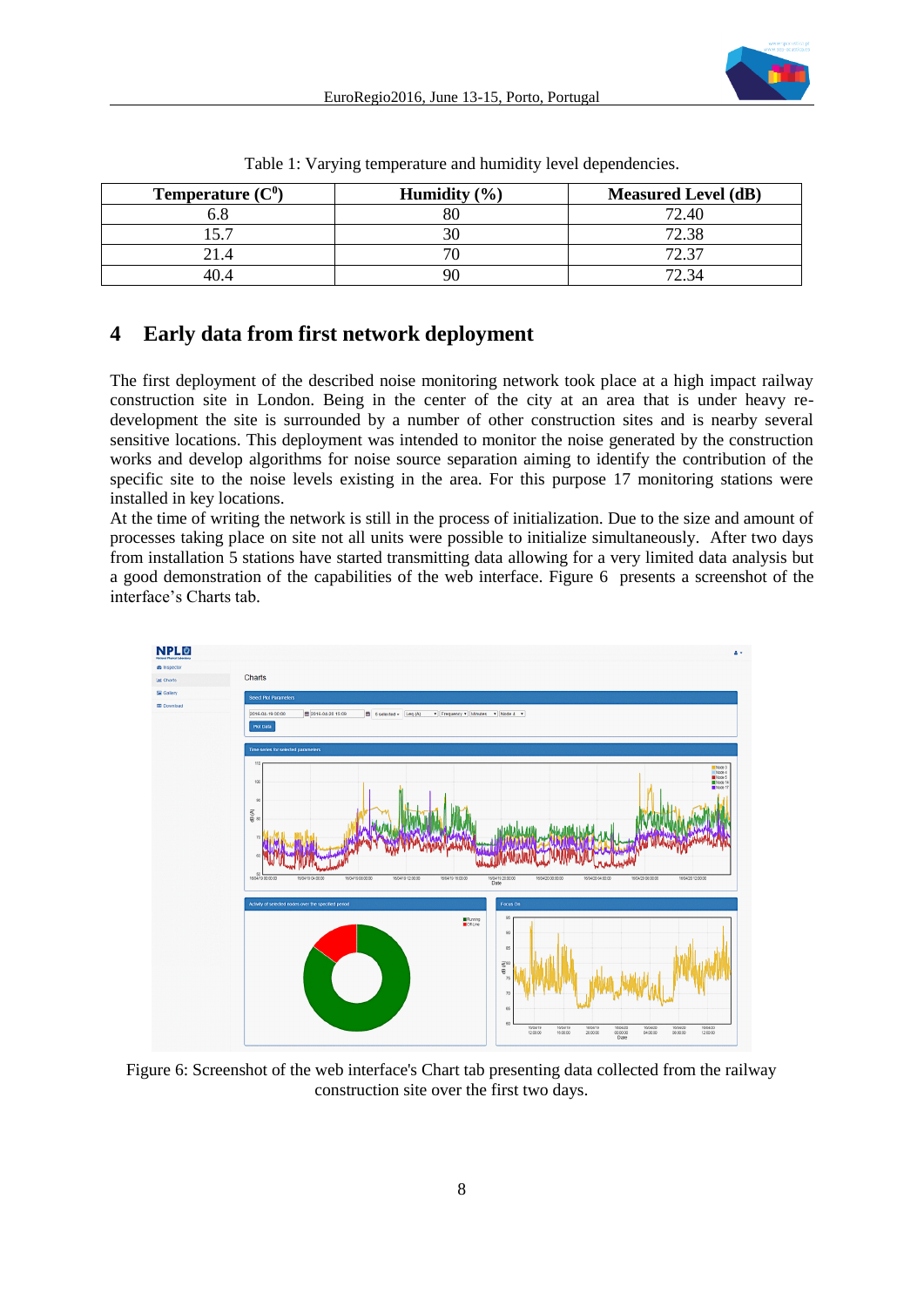

In the above figure the upper plot presents broadband Leq (A) levels averaged over 1 minute. The high temporal correlations are obvious while the noise level difference between night-time and day-time is distinguished quite clearly and appears to be of the order of 10 decibels. This is more easily seen in the lower right plot which is used as close inspection tool for any of the selected measurement units. The lower left pie chart shows the activity of the selected units as a percentage over the expected activity for the examined time period.

## **5 Conclusions**

Modern technologies have made possible the creation of low cost wireless sensor networks using off the self components. Careful selection and combination of separate elements together with some good understanding of their capabilities and limitations can lead to the creation of robust and powerful systems like the one described.

The Raspberry Pi 2 Model B has proved to be a versatile computer that supports many connectivity options and can be used as the foundation for a Linux based measurement system. Moreover the specifications of the Cirrus Logic interface make it an appropriate choice for most urban noise monitoring applications. Based on these two components and careful algorithm development the designed units manage to achieve 5, A-weighted, broadband and 1/3 octave band Leq measurements per second which provides high temporal resolution. The collected data can then be used to extract any environmental noise parameter like aggregated and statistical levels once they have reached the database. Finally the created web interface enhances the network by giving easy access to the stored data from any internet connected device.

Operating at 44.1 kHz the processing units achieve real time processing and digital filters complying with the Class 1 acceptance limits specified by IEC 61672. They also perform linearly providing an adjustable, wide dynamic range which is considered more than enough for most environmental noise monitoring applications. Additionally extreme environmental conditions do not seem to have any significant impact on the units.

Finally the data gathered by the first real life deployment seem promising although it is still quite early to perform any meaningful analysis on them. One of the first lessons learnt, however, is that deployments in such environments can be challenging as they require the coordination of a great number of people and thus sufficient time should be allocated during the planning phase of such projects.

## **6 References**

- [1] Stephen A Stansfeld, "Noise Effects on Health in the Context of Air Pollution Exposure," *International Journal of Environmental Research and Public Health,* vol. 12, no. 10, pp. 12735- 12760, 2015.
- [2] Carla Ancona, Martina Nicole Golini, Francesca Mataloni, Francesco Forastiere, "Health Impact Assessment of airport noise on people living nearby six Italian airports," in *Euronoise 2015*, Maastricht, 2015.
- [3] Ligia Silva, Ivone S. Oliveira, José Ferreira Silva, "The impact of urban noise on primary schools. Perceptive evaluation and objective assessment," *Applied Acoustics,* vol. 106, pp. 2-9,